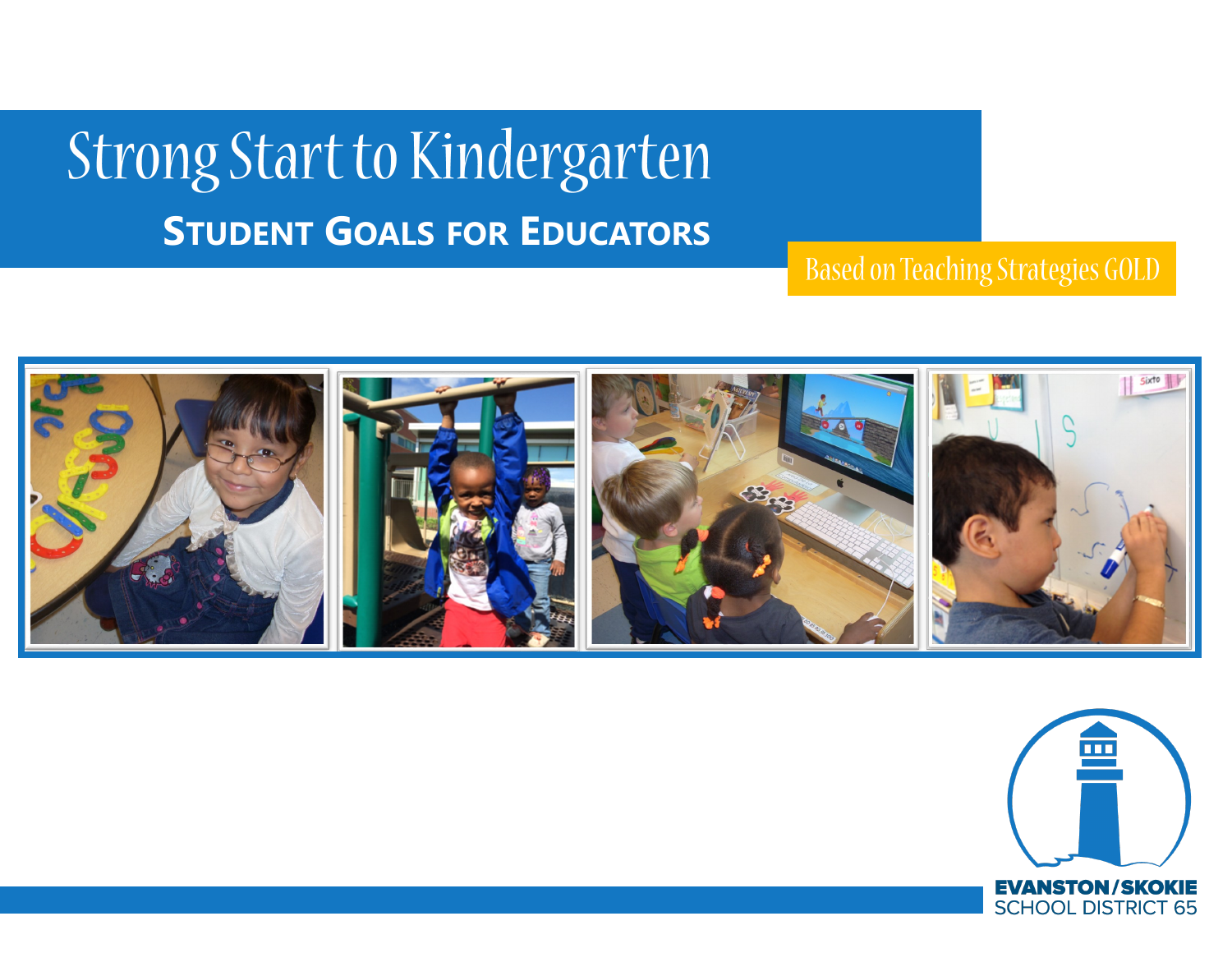## **Strong Start to Kindergarten - Student Goals for Educators**

Based on Teaching Strategies GOLD

September 9, 2016

Dear Evanston/Skokie Early Childhood Educators,

As part of the Evanston Cradle to Career (EC2C) effort, District 65 is working collaboratively with partners and organizations throughout the community to achieve the vision of ensuring that by the age of 23, all Evanston young adults will be on the path to leading productive, satisfying lives. This vision closely aligns with our mission in District 65 which states that "working together as a community, we will inspire creativity and prepare each student to achieve academically, grow personally, and contribute positively to a global society. Every Child, Every Day, Whatever it Takes."

Ensuring every child receives a strong start is an important first step to realizing these goals. This document has been created collaboratively by early childhood and kindergarten educators within District 65 with input from early childhood educators throughout our community. Thank you to all those who contributed by sharing their insights, experiences, and expertise. **This document is designed for educators with the goal of creating a shared**  set of focus areas when working with the pre-kindergarten youth in our community. This document is intended to honor the fact that early childhood education must focus on the whole child and stresses the importance of social emotional skills by sharing this domain first. As educators, we understand the significance of social emotional skill development in addition to other domains including language, cognitive, literacy, and mathematics. The combination of skill development in each of these areas will support our youth in a strong start in kindergarten. Work is underway to develop a supplemental, parent-friendly resource that can serve as a resource for families in supporting their child's learning. Stay tuned for details on this document later in the school year.

The team has elected to use the Teaching Strategies GOLD standards and descriptors as a foundation for this document. This assessment is widely used by early childhood providers in our community. The team honed in on specific objectives and benchmarks that were seen as most essential.

We hope this document will provide a foundation for collaboration and alignment with the early childhood community that will prepare students for success in District 65. Our efforts to help a greater number of District 65 students get off to a strong start in kindergarten underscores our commitment to serving "every child, every day, whatever it takes."

Thank you for your commitment to serving our youngest learners.

Kind Regards,

Paul D. Goren Superintendent of Schools Evanston/Skokie School District 65

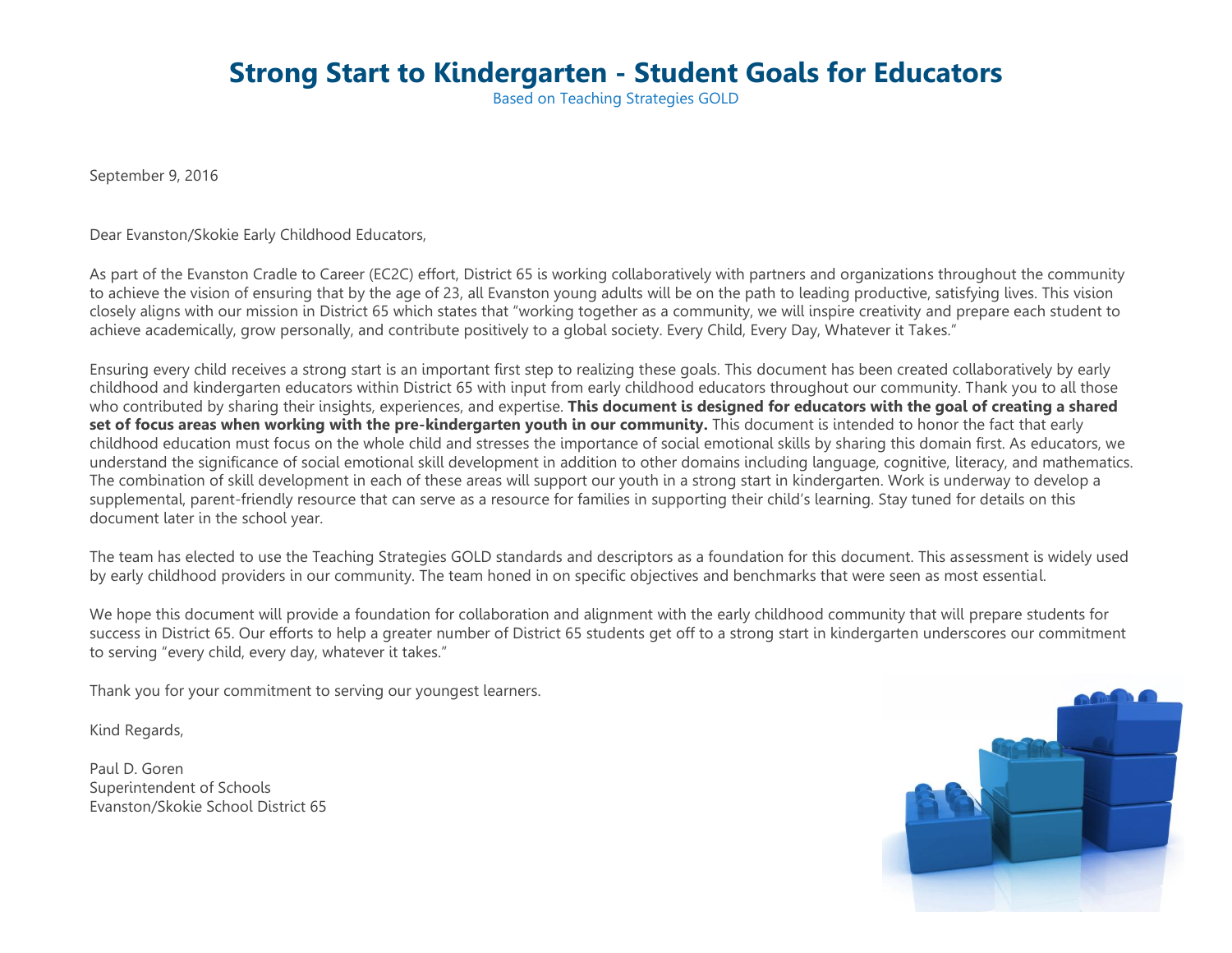## **GOLD: Objective 1 - Regulates own emotions and behaviors:**

| <b>Manages feelings</b>                                                                                                                                                                                                                                                                                                                                                                                                                                                                                                                                                                    | <b>Follows limits and expectations</b>                                                                                                                                                                                                                                                                       | Takes care of own needs appropriately                                                                                                                                                                                                                                                                           |
|--------------------------------------------------------------------------------------------------------------------------------------------------------------------------------------------------------------------------------------------------------------------------------------------------------------------------------------------------------------------------------------------------------------------------------------------------------------------------------------------------------------------------------------------------------------------------------------------|--------------------------------------------------------------------------------------------------------------------------------------------------------------------------------------------------------------------------------------------------------------------------------------------------------------|-----------------------------------------------------------------------------------------------------------------------------------------------------------------------------------------------------------------------------------------------------------------------------------------------------------------|
| Student is able to look at a situation differently or<br>delay gratification and controls strong emotions in<br>an appropriate manner most of the time.<br><b>Examples include:</b><br>When the block area is full, looks to see<br>$\bullet$<br>what other areas are available<br>Scowls and says, "I didn't get to paint this<br>morning." Pauses and adds, "I have an idea.<br>I can paint after snack"<br>Asserts, "I'm mad. You're not sharing the<br>blocks! I'm going to play with the ramps.<br>Says, "I'm so excited! We're going to the<br>zoo today!" while jumping up and down | Student manages classroom rules, routines, and<br>transitions with occasional reminders.<br><b>Examples include:</b><br>Indicates that only four persons may play<br>$\bullet$<br>at the water table<br>Cleans up when music is played<br>$\bullet$<br>Goes to rest area when lights are dimmed<br>$\bullet$ | Student demonstrates confidence in meeting<br>own needs.<br><b>Examples include:</b><br>Washes hands and uses towel to dry<br>Stays involved in activity of choice<br>Uses materials, utensils, and brushes<br>appropriately<br>Takes off coat and hangs it up<br>Puts away toys<br>Volunteers to feed the fish |

## **GOLD: Objective 2 - Establishes and sustains positive relationships**

| Forms relationships with adults                                                                                                                                                                                                                                                               | <b>Responds to emotional cues</b>                                                                                                                                                                                                                                                                                                                                   | <b>Interacts with peers</b>                                                                                                                                                                                                                                                                                                                                     |
|-----------------------------------------------------------------------------------------------------------------------------------------------------------------------------------------------------------------------------------------------------------------------------------------------|---------------------------------------------------------------------------------------------------------------------------------------------------------------------------------------------------------------------------------------------------------------------------------------------------------------------------------------------------------------------|-----------------------------------------------------------------------------------------------------------------------------------------------------------------------------------------------------------------------------------------------------------------------------------------------------------------------------------------------------------------|
| Student manages separations without distress and<br>engages with trusted adults.<br><b>Examples include:</b><br>Waves good-bye to caregiver/parent and<br>$\bullet$<br>joins class<br>Accepts teacher's explanation of why they<br>$\bullet$<br>are leaving the room and continues<br>playing | Student identifies basic emotional reactions of<br>others and their causes accurately.<br><b>Examples include:</b><br>Says, "She's happy because her brother is<br>here." "He's sad because his toy broke."<br>Matches a picture of a happy face with a<br>child getting a present or a sad face with a<br>picture of a child dropping the banana<br>she was eating | Student initiates, joins in, and sustains positive<br>interactions with a small group of two to three<br>children.<br>Recognizes and respects differences among<br>peers*<br><b>Examples include:</b><br>Sees group pretending to ride a bus and<br>says, "Let's go to the zoo on the bus."<br>Enters easily into ongoing group play<br>and plays cooperatively |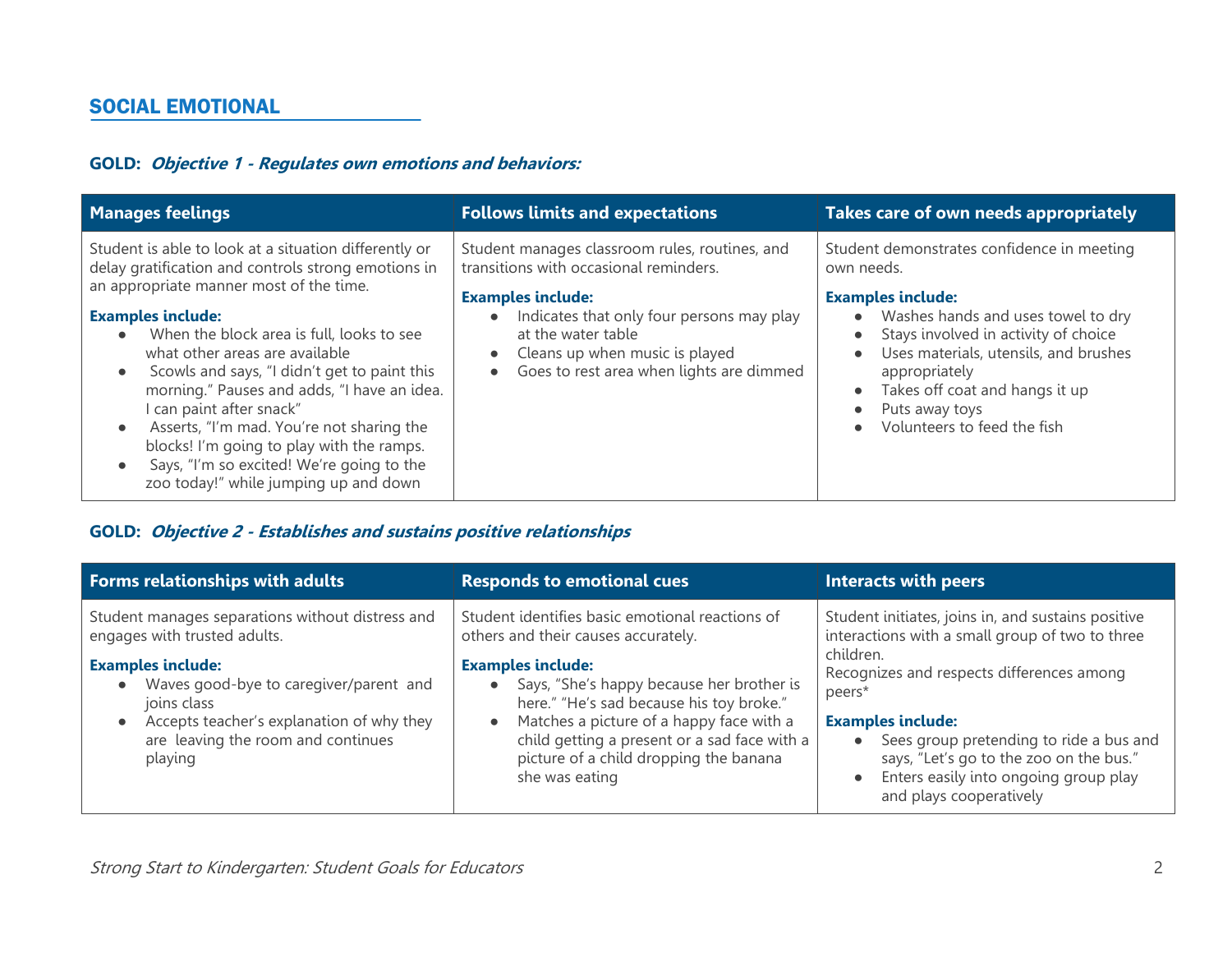## **GOLD: Objective 3 - Participates cooperatively and constructively in group situations**

| <b>Balances needs and rights of self and others</b>                                                                                                                                                     | <b>Solves social problems</b>                                                                                                                                                                                                                                                      |
|---------------------------------------------------------------------------------------------------------------------------------------------------------------------------------------------------------|------------------------------------------------------------------------------------------------------------------------------------------------------------------------------------------------------------------------------------------------------------------------------------|
| Student initiates the sharing of materials in the classroom and outdoors.                                                                                                                               | Student seeks adult help to resolve problems.                                                                                                                                                                                                                                      |
| <b>Examples include:</b><br>Gives another child the gold marker to use but asks to use it again<br>$\bullet$<br>when the other is done<br>Invites another child to pull the wagon with her<br>$\bullet$ | <b>Examples include:</b><br>Goes to adult crying when someone takes the princess dress she<br>$\bullet$<br>wanted to<br>wear<br>$\bullet$<br>Calls for the teacher when another child grabs the play dough at<br>$\bullet$<br>the same time he does<br>Asks for help.<br>$\bullet$ |

## LANGUAGE

## **GOLD: Objective 8 - Listens to and understands increasingly complex language**

| <b>Comprehends language</b>                                                                                                                                                                                                                                                                               | <b>Follows directions</b>                                                                                                                                                                                                                                |
|-----------------------------------------------------------------------------------------------------------------------------------------------------------------------------------------------------------------------------------------------------------------------------------------------------------|----------------------------------------------------------------------------------------------------------------------------------------------------------------------------------------------------------------------------------------------------------|
| Student responds appropriately to specific vocabulary and simple statements,<br>questions, and stories.                                                                                                                                                                                                   | Student follows directions of two or more steps that relate to familiar<br>objects and experiences.                                                                                                                                                      |
| <b>Examples include:</b><br>Finds his favorite illustration in a storybook when asked<br>$\bullet$<br>Listens to friend tell about cut finger and then goes to the dramatic<br>$\bullet$<br>play area to get a Band-Aid®<br>Responds using gestures to compare the sizes of the three leaves<br>$\bullet$ | <b>Examples include:</b><br>Washes and dries hands after being reminded about the hand-<br>$\bullet$<br>washing sequence<br>Completes a sequence of tasks, "Get the book bin and put it on the<br>$\bullet$<br>table. Then bring the paper and crayons." |

## **GOLD: Objective 9 - Uses language to express thoughts and needs**

| <b>Speaks clearly</b>                                                                  | Language usage                                                                                                                                                 | Tells about another time or place                                                                                  |
|----------------------------------------------------------------------------------------|----------------------------------------------------------------------------------------------------------------------------------------------------------------|--------------------------------------------------------------------------------------------------------------------|
| Student is understood by most people; may<br>mispronounce new, long, or unusual words. | Student uses complete, four- to six-word<br>sentences (Uses language for a variety of purposes<br>to expresses thoughts and needs with expanded<br>sentences). | Student tells stories about other times and places<br>that have a logical order and that include major<br>details. |

Strong Start to Kindergarten: Student Goals for Educators 3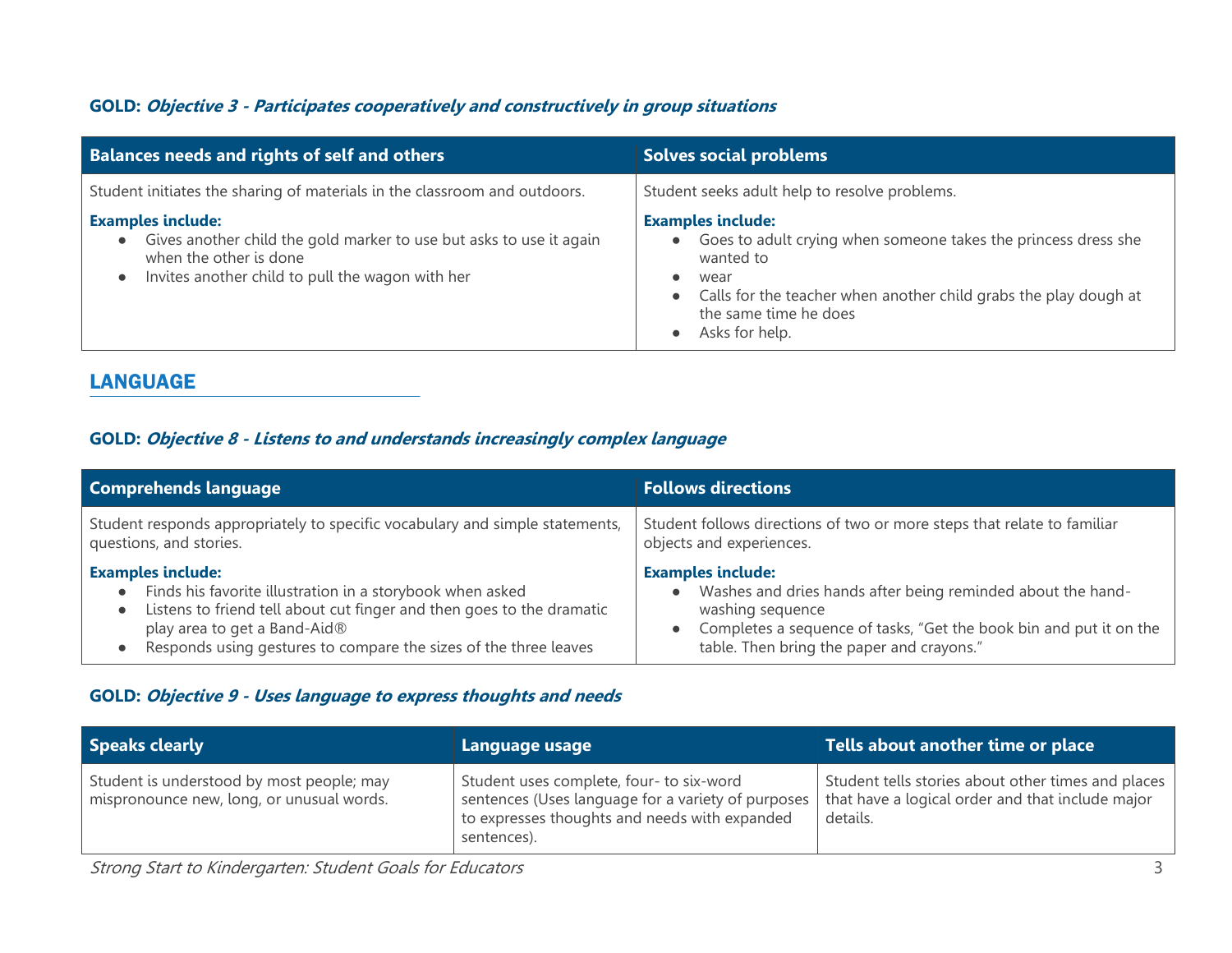## **GOLD: Objective 10 - Uses appropriate conversational and other communication skills**

| <b>Engages in conversations</b>                                                                                                                                 | <b>Uses social rules of language</b>                                                                                                                                 |  |
|-----------------------------------------------------------------------------------------------------------------------------------------------------------------|----------------------------------------------------------------------------------------------------------------------------------------------------------------------|--|
| Student engages in conversations of at least three exchanges.                                                                                                   | Student uses language and social rules while communicating with others; may                                                                                          |  |
| <b>Examples include:</b><br>Stays on topic during conversations<br>Maintains the conversation by repeating what the other person<br>says or by asking questions | need reminders.<br><b>Examples include:</b><br>Takes turns in conversations but may interrupt or direct talk back to self<br>Regulates volume of voice when reminded |  |

## **COGNITIVE**

## **GOLD: Objective 11 - Demonstrates positive approaches to learning**

| <b>Attends and engages</b>                                                                                                                                                                                                                                                                                                                         | <b>Persists</b>                                                                                                                                                                                                                                                                                     | <b>Shows curiosity and</b><br>motivation                                                                                                                                                                                                         | <b>Shows flexibility and</b><br>inventiveness in thinking                                                                                                                                                                                                                             |
|----------------------------------------------------------------------------------------------------------------------------------------------------------------------------------------------------------------------------------------------------------------------------------------------------------------------------------------------------|-----------------------------------------------------------------------------------------------------------------------------------------------------------------------------------------------------------------------------------------------------------------------------------------------------|--------------------------------------------------------------------------------------------------------------------------------------------------------------------------------------------------------------------------------------------------|---------------------------------------------------------------------------------------------------------------------------------------------------------------------------------------------------------------------------------------------------------------------------------------|
| Student sustains work on age-<br>appropriate, interesting tasks; can ignore<br>most distractions and interruptions.<br><b>Examples include:</b><br>Makes relevant contributions to<br>$\bullet$<br>group discussion about class pet<br>Focuses on making a sign for a<br>$\bullet$<br>building while others are rolling<br>cars down a ramp nearby | Student plans and pursues a<br>variety of appropriately<br>challenging tasks.<br><b>Examples include:</b><br>Keeps looking through all<br>$\bullet$<br>of the magnetic letters for<br>those that are in her name<br>Works with others to learn<br>$\bullet$<br>how to use a new software<br>program | Student shows eagerness to learn<br>about a variety of topics and ideas.<br><b>Examples include:</b><br>Seeks answers to questions<br>about the storm<br>Shows interest in learning<br>$\bullet$<br>how the firefighter's<br>clothes protect him | Student changes plans if a better<br>idea thought of or proposed.<br><b>Examples include:</b><br>Accepts idea to use tape<br>instead of glue to fix the tear<br>Suggests building on a hard<br>$\bullet$<br>surface when structure keeps<br>falling down<br>Accepts when plans change |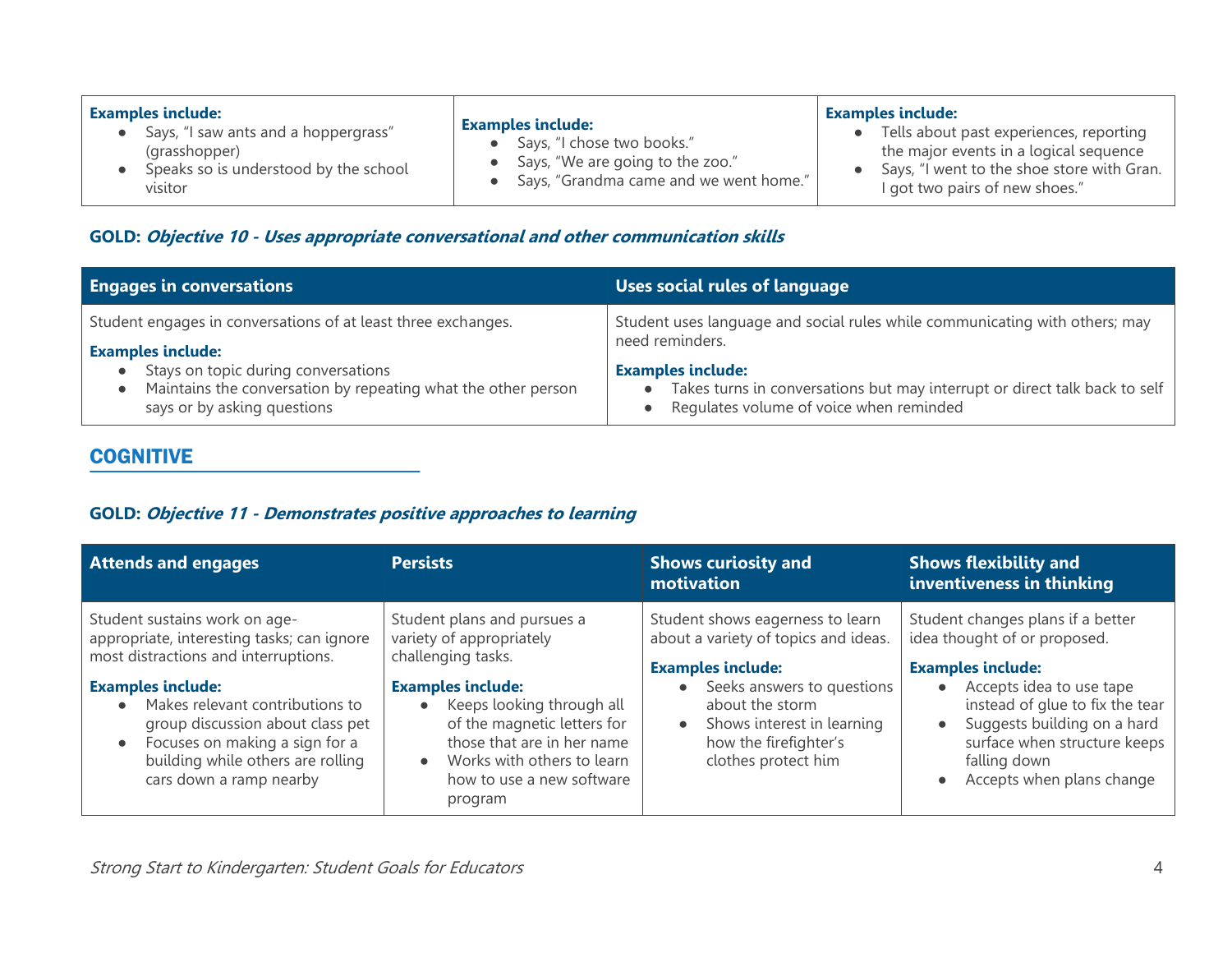#### **GOLD: Objective 12 - Remembers and connects experiences**

#### **Recognizes and recalls**

Student tells about experiences in order, provides details, and evaluates the experience; recalls 3 or 4 items removed from view.

#### **Examples include:**

- Identifies four objects taken away while playing "What's Missing?"
- Says, "We went to the baseball game. We sat way up high. We ate peanuts and drank lemonade. I really liked it a lot but my sister didn't."

#### **GOLD: Objective 13 - Uses classification skills**

### **Uses Classification Skills**

Student groups objects by one characteristic; then regroups them using a different characteristic and indicates the reason.

#### **Examples include:**

- Says, "These buttons are blue, and these are red"; then resorts buttons into big and little
- Points to groups of animals and says, "These are zoo animals and these are farm animals"; then sorts the zoo animals into those with stripes and those without stripes.

#### **GOLD: Objective 14 - Uses symbols and images to represent something not present**

| <b>Thinks symbolically</b>                                                                                                            | <b>Engages in sociodramatic play</b>                                                                                                                                        |
|---------------------------------------------------------------------------------------------------------------------------------------|-----------------------------------------------------------------------------------------------------------------------------------------------------------------------------|
| Student plans and then uses drawings, constructions, movements, and<br>dramatizations to represent ideas.<br><b>Examples include:</b> | Student interacts with two or more children during pretend play, assigning<br>and/or assuming roles and discussing actions; sustains play scenario for up<br>to 10 minutes. |
| Sees a dump truck outside and plans how to draw it<br>Says, "Let's pretend to be seeds growing like in the book."                     | <b>Examples include:</b><br>Pretends to be the bus driver. Tells the other children, "You can be<br>the passengers. Give me your tickets, and I will give you change."      |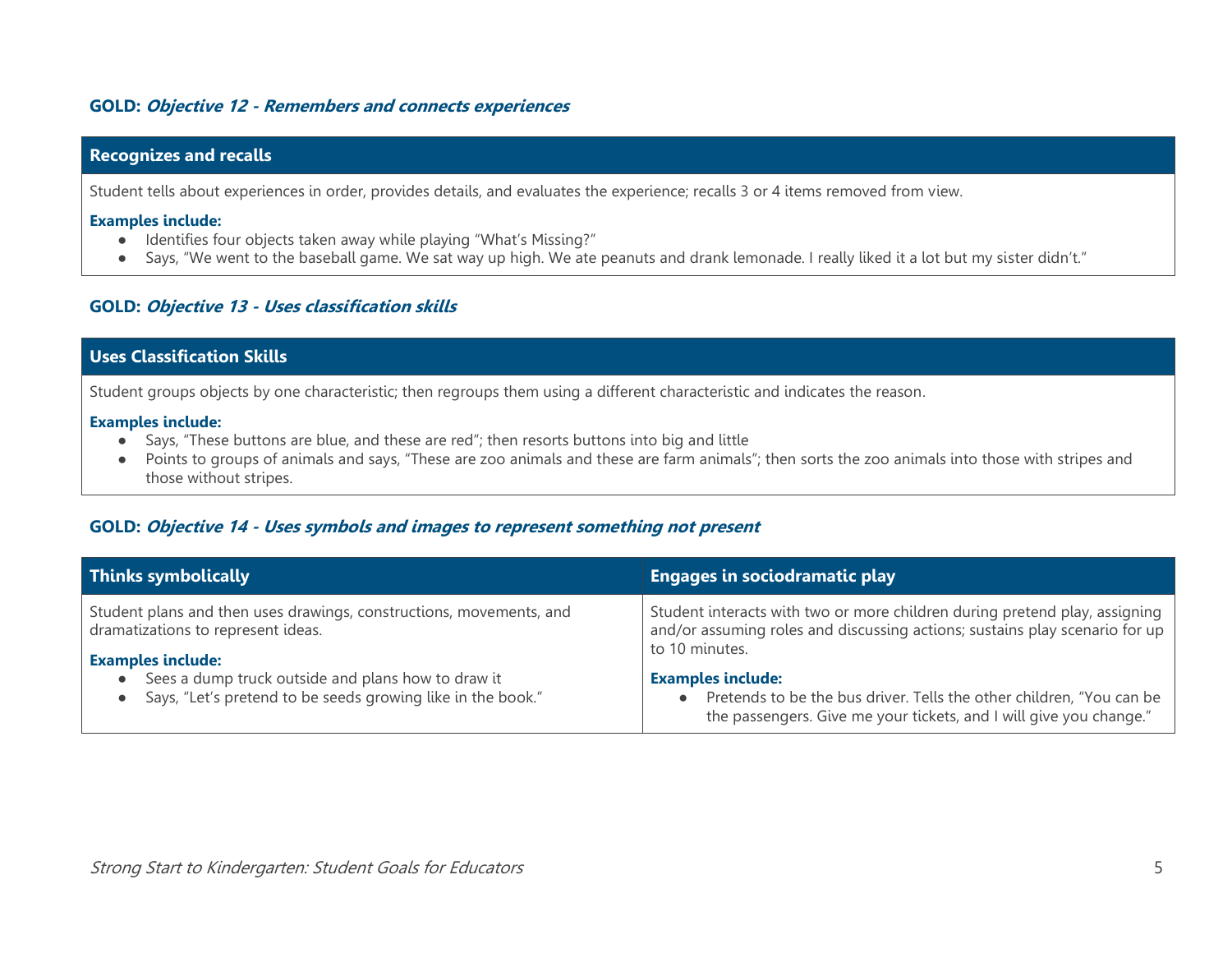## **LITERACY**

## **GOLD: Objective 15 - Demonstrates phonological awareness**

| <b>Notices and discriminates rhyme (English only)</b>                                                                          | <b>Notices and discriminates alliteration</b>                                                                                                                                  |
|--------------------------------------------------------------------------------------------------------------------------------|--------------------------------------------------------------------------------------------------------------------------------------------------------------------------------|
| Student decides whether two words rhyme.                                                                                       | Student matches beginning sounds of some words.                                                                                                                                |
| <b>Examples include:</b><br>"Do bear and chair rhyme? What about bear and goat?"<br>$\bullet$<br>Matches rhyming picture cards | <b>Examples include:</b><br>Groups objects or pictures that begin with the same sound<br>Picks up a toy bear when asked, "What begins the same way as<br>box, baby, and bike?" |

## **GOLD: Objective 16 - Demonstrates knowledge of the alphabet**

| <b>Identifies and names letters</b>                                                                     | Uses letter-sound knowledge                    |
|---------------------------------------------------------------------------------------------------------|------------------------------------------------|
| Student identifies and names 11-20 upper and 11-20 lowercase letters when<br>presented in random order* | Student identifies the sounds of a few letters |

● This is defined based on the D65 Kindergarten readiness definition using the ISEL letter recognition assessment and 50th percentile expectation.

## **GOLD: Objective 17 - Demonstrates knowledge of print and its uses**

| Uses and appreciates books                                                                                                             | <b>Uses print concepts</b>                                                                                                       |
|----------------------------------------------------------------------------------------------------------------------------------------|----------------------------------------------------------------------------------------------------------------------------------|
| Student knows some features of a book (title, author, illustrator); connects<br>specific books to authors                              | Student indicates where to start reading and the direction to follow<br><b>Examples include:</b>                                 |
| <b>Examples include:</b><br>Says, "I want to read this Dr. Seuss book today."<br>Says, "Eric Carle wrote this book. He is the author." | Points to beginning of text on the page when pretending to read<br>and moves finger left to right as she continues down the page |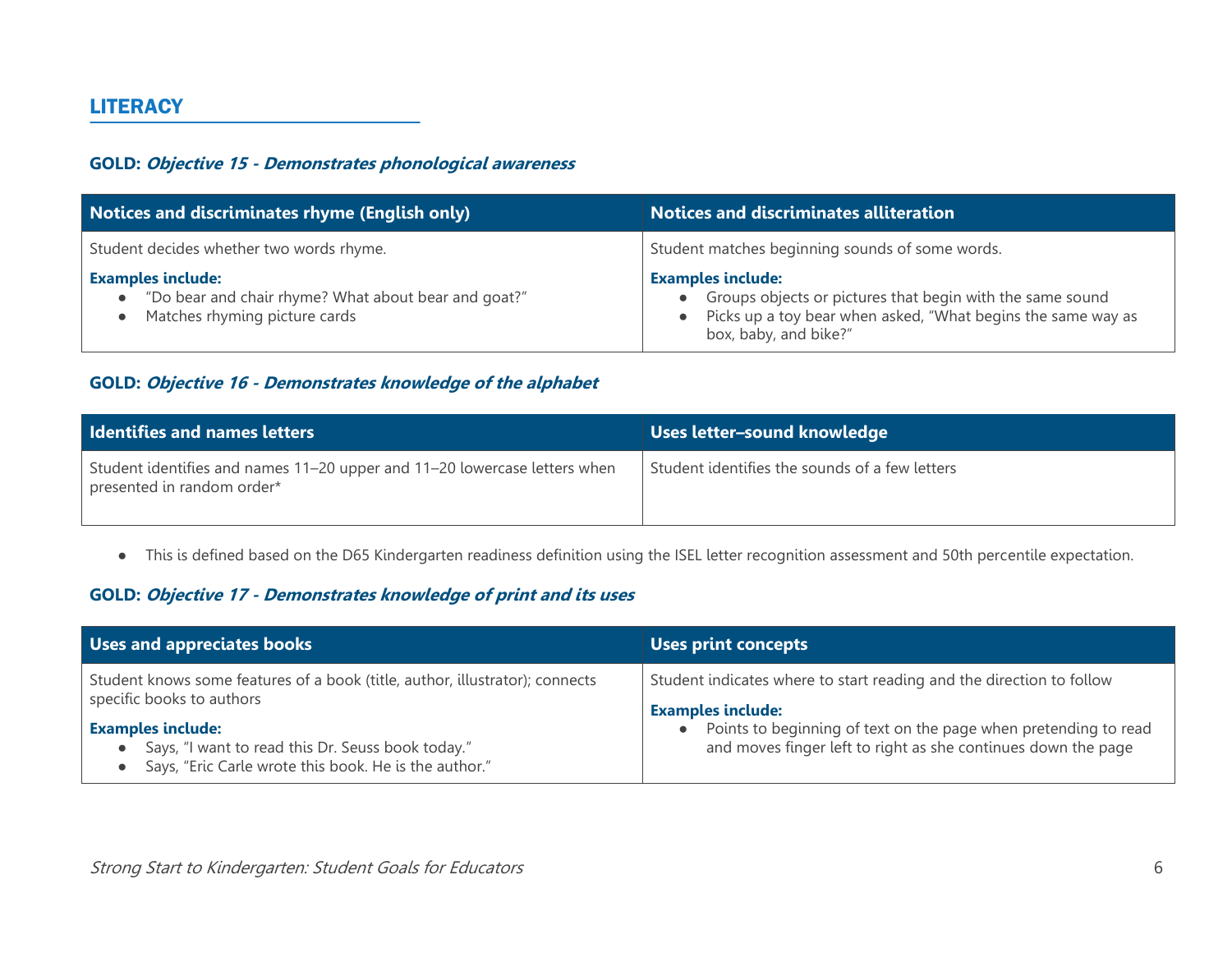#### **GOLD: Objective 18 - Comprehends and responds to books and other texts**

| Interacts during read-alouds and book<br>conversations                                     | Uses emergent reading skills                                                                                                                                                     | <b>Retells stories</b>                                                                                                |
|--------------------------------------------------------------------------------------------|----------------------------------------------------------------------------------------------------------------------------------------------------------------------------------|-----------------------------------------------------------------------------------------------------------------------|
| Student asks and answers questions about the text;<br>refers to pictures.                  | Student pretends to read, using some of the<br>language from the text; describes the action<br>across pages, using pictures to order the events;<br>may need prompts from adult. | Student retells familiar stories using pictures or<br>props as prompts.                                               |
| <b>Examples include:</b><br>Responds, "He was mad. He threw his hat<br>$\bullet$<br>down." |                                                                                                                                                                                  | <b>Examples include:</b><br>Retells the basic events of The Three<br>Little Pigs using felt pieces on a felt<br>board |

#### **GOLD: Objective 19 - Demonstrates emergent writing skills**

## **Writes name**

Student partially accurate name.

#### **Examples include:**

- Writes all the letters of own name, although some may not be sequenced correctly
- Writes all the letters of own name, but some of the letters are not formed or oriented correctly

## MATHEMATICS

#### **GOLD: Objective 20 - Uses number concepts and operations**

| <b>Counts</b>                                                                                                                                                                   | <b>Quantifies</b>                                                                                                                                                   | Connects numerals with their quantities                                                                                                                                                                                                                     |
|---------------------------------------------------------------------------------------------------------------------------------------------------------------------------------|---------------------------------------------------------------------------------------------------------------------------------------------------------------------|-------------------------------------------------------------------------------------------------------------------------------------------------------------------------------------------------------------------------------------------------------------|
| Student verbally counts to 20; counts 10 objects<br>accurately; knows the last number states how many in<br>all; tells what number $(1-10)$ comes next in order by<br>counting. | Student recognizes and names the number of<br>items in a small set (up to five) instantly;<br>combines and separates up to five objects and<br>describes the parts. | Student identifies numerals to 10 by name and<br>connects each to counted objects to 5.<br><b>Examples include:</b><br>Shouts, "Seven," and jumps seven<br>times when the teacher holds up the<br>number 7 card<br>Says, "I put nine buttons in the 9 box." |
| <b>Examples include:</b><br>• Counts to twenty while walking across room<br>Counts ten plastic worms and says, "I have ten<br>$\bullet$                                         | <b>Examples include:</b><br>Looks at the sand table and says<br>$\bullet$<br>instantly, without counting, "There are                                                |                                                                                                                                                                                                                                                             |

Strong Start to Kindergarten: Student Goals for Educators 7